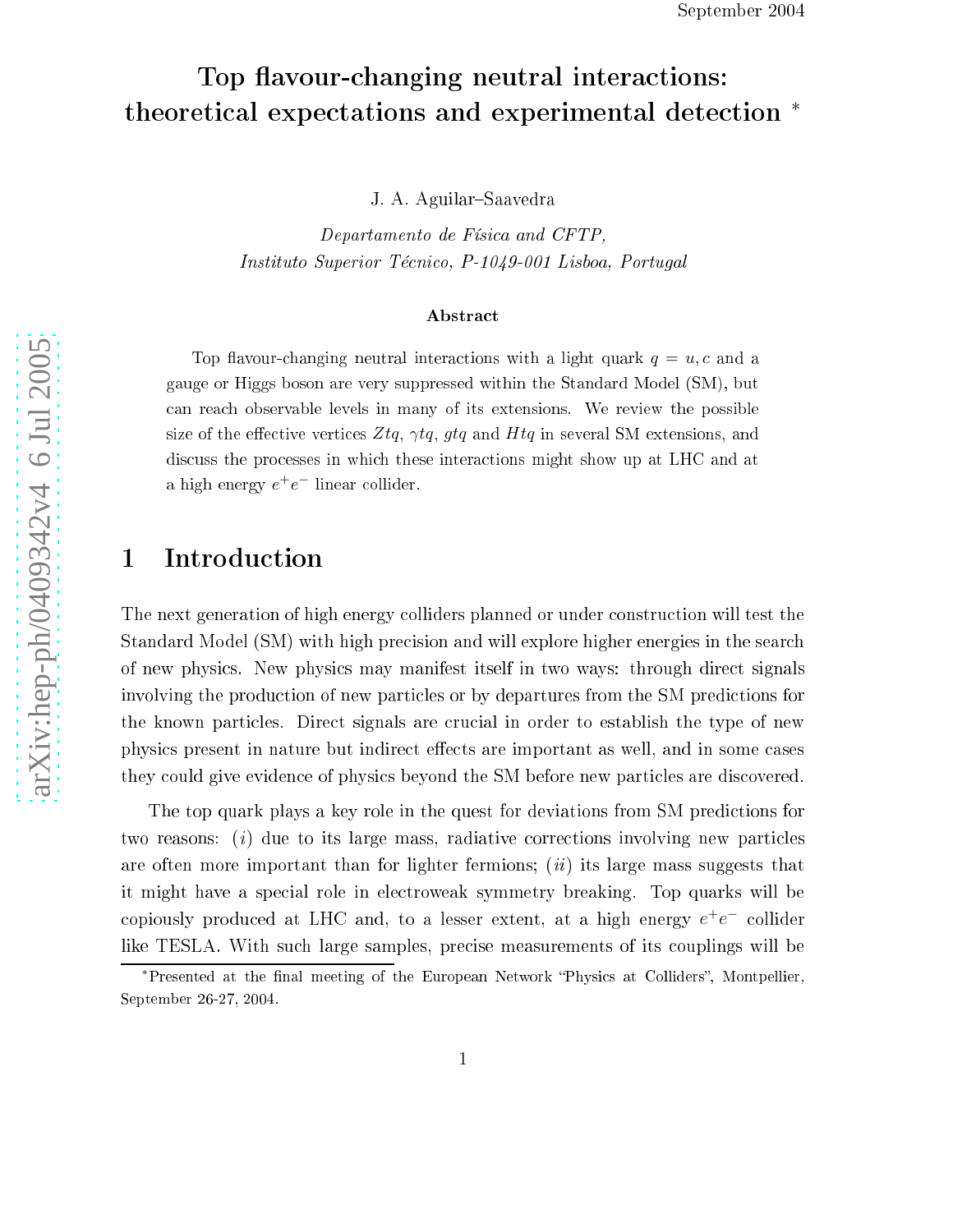available to test SM predictions  $[1, 2]$ . Here we study flavour-changing neutral (FCN) couplings involving the top quark. The most general effective Lagrangian describing its interactions with a light quark  $q = u, c$  and a gauge or Higgs boson, containing terms up to dimension 5, an be written as

<span id="page-1-0"></span>
$$
-\mathcal{L}^{\text{eff}} = \frac{g}{2c_W} X_{qt} \bar{q} \gamma_\mu (x_{qt}^L P_L + x_{qt}^R P_R) t Z^\mu + \frac{g}{2c_W} \kappa_{qt} \bar{q} (\kappa_{qt}^v + \kappa_{qt}^a \gamma_5) \frac{i \sigma_{\mu\nu} q^\nu}{m_t} t Z^\mu
$$

$$
+ e \lambda_{qt} \bar{q} (\lambda_{qt}^v + \lambda_{qt}^a \gamma_5) \frac{i \sigma_{\mu\nu} q^\nu}{m_t} t A^\mu + g_s \zeta_{qt} \bar{q} (\zeta_{tq}^v + \zeta_{qt}^a \gamma_5) \frac{i \sigma_{\mu\nu} q^\nu}{m_t} T^a q G^{a\mu}
$$

$$
+ \frac{g}{2\sqrt{2}} g_{qt} \bar{q} (g_{qt}^v + g_{qt}^a \gamma_5) t H + \text{H.c.} \,, \tag{1}
$$

where  $q^{\nu} = (p_t - p_q)^{\nu}$  is the boson momentum and  $\bar{q}$ ,  $t$  are shorthands for the quark fields  $\bar{u}(p_q)$  and  $u(p_t)$ , respectively. The couplings are constants corresponding to the first terms in the expansion in momenta, normalised to  $|x_{qt}^L|^2 + |x_{qt}^R|^2 = 1$ ,  $|\kappa_{qt}^v|^2 + |\kappa_{qt}^a|^2 = 1$ , etc., with  $X_{qt}$ ,  $\kappa_{qt}$ ,  $\lambda_{qt}$ ,  $\zeta_{qt}$  and  $g_{qt}$  real and positive. In principle there are additional terms that could be included in this effective Lagrangian, for instance proportional to  $\sigma_{\mu\nu}(p_t + p_q)^{\nu} Z^{\mu}$ . However, in the processes discussed the top quark can be considered on its mass shell to a very good approximation and the gauge bosons are either on their mass shell or coupling to light fermions. Hence, these extra interactions can be rewritten in terms of the ones in Eq. [\(1\)](#page-1-0) using Gordon identities.

Within the SM, the  $\gamma_\mu$  couplings  $x_{qt}^{L,R}$  $qt$  – valush at the tree level by the GIM methanism, and non-renormalisable  $\sigma_{\mu\nu}$  terms do not appear in the Lagrangian. Both types of verti
es are generated at one loop level but, as will be shown in Se
tion [2,](#page-2-0) they are strongly suppressed by the GIM me
hanism, making FCN top intera
tions very small. In models beyond the SM this GIM suppression can be relaxed, and one-loop diagrams mediated by new bosons may also contribute, yielding effective couplings orders of magnitude larger than those of the SM. The possible size of top FCN verti
es in several SM extensions will be summarised in Section [3.](#page-4-0) These interactions lead to various top decay and single top production processes which will be discussed in Sec-tion [4.](#page-6-0) The observation of such processes, extremely rare in the SM, would provide a clear indirect signal of new physics, although the presence of SM backgrounds must be considered. In specific models, the presence of these interactions may be correlated with other effects at high or low energies. One example of such correlation will be shown in Section [5.](#page-13-0)

We note that in the literature there are numerous alternative normalisations of the coupling constants in  $\mathcal{L}^{\text{eff}}$ . For this reason, we express our limits on the couplings in terms of top decay branching ratios. We use  $m_t = 178.0 \pm 4.3$  GeV [3],  $\alpha(m_t) =$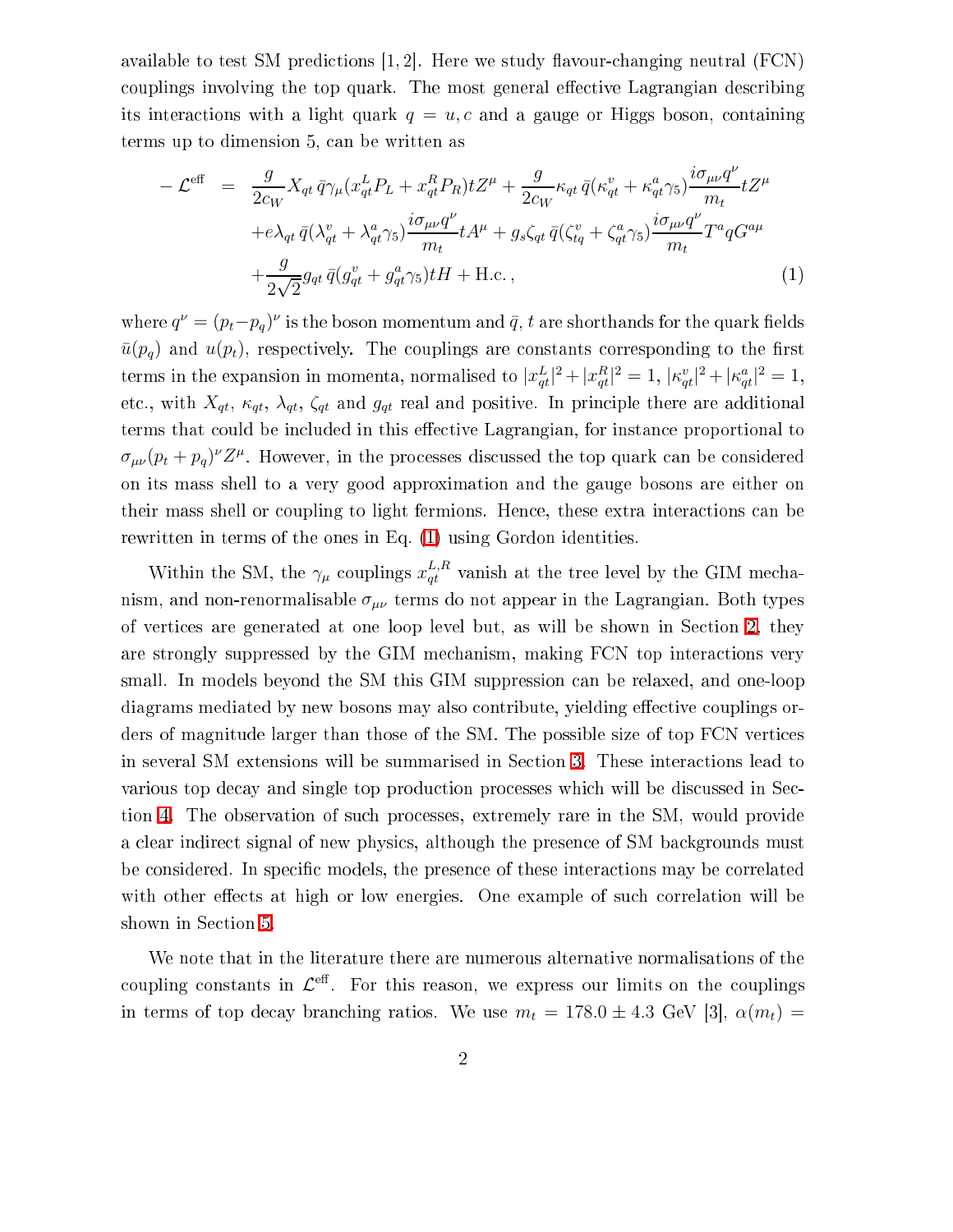$1/128.921, s_W^2(m_t) = 0.2342, \alpha_s(m_t) = 0.108$  and assume  $m_H = 115$  GeV. The treelevel prediction for the leading decay mode  $t \to bW^+$  is

$$
\Gamma(t \to bW^+) = \frac{\alpha}{16 s_W^2} |V_{tb}|^2 \frac{m_t^3}{M_W^2} \left[ 1 - 3 \frac{M_W^4}{m_t^4} + 2 \frac{M_W^6}{m_t^6} \right] ,\qquad (2)
$$

which yields  $\Gamma(t \to bW^+) = 1.61$  GeV. We take this value as the total top width  $\Gamma_t$ . The partial widths for FCN de
ays are given by

$$
\Gamma(t \to qZ)_{\gamma} = \frac{\alpha}{32 s_W^2 c_W^2} |X_{qt}|^2 \frac{m_t^3}{M_Z^2} \left[ 1 - \frac{M_Z^2}{m_t^2} \right]^2 \left[ 1 + 2 \frac{M_Z^2}{m_t^2} \right],
$$
  
\n
$$
\Gamma(t \to qZ)_{\sigma} = \frac{\alpha}{16 s_W^2 c_W^2} |\kappa_{qt}|^2 m_t \left[ 1 - \frac{M_Z^2}{m_t^2} \right]^2 \left[ 2 + \frac{M_Z^2}{m_t^2} \right],
$$
  
\n
$$
\Gamma(t \to q\gamma) = \frac{\alpha}{2} |\lambda_{qt}|^2 m_t,
$$
  
\n
$$
\Gamma(t \to qB) = \frac{2\alpha_s}{3} |\zeta_{qt}|^2 m_t,
$$
  
\n
$$
\Gamma(t \to qH) = \frac{\alpha}{32 s_W^2} |g_{qt}|^2 m_t \left[ 1 - \frac{M_H^2}{m_t^2} \right]^2.
$$
\n(3)

The corresponding branching ratios are then

<span id="page-2-1"></span>
$$
Br(t \to qZ)_{\gamma} = 0.472 X_{qt}^2,
$$
  
\n
$$
Br(t \to qZ)_{\sigma} = 0.367 \kappa_{qt}^2,
$$
  
\n
$$
Br(t \to q\gamma) = 0.428 \lambda_{qt}^2,
$$
  
\n
$$
Br(t \to qg) = 7.93 \zeta_{qt}^2,
$$
  
\n
$$
Br(t \to qH) = 3.88 \times 10^{-2} g_{qt}^2.
$$
\n(4)

### <span id="page-2-0"></span>2 Top FCN intera
tions in the SM

One-loop indu
ed FCN ouplings involving the top quark have a strong GIM suppression, resulting in negligible branching ratios for top FCN decays  $[4,5]$ . We show how this cancellation mechanism operates taking as example the  $\gamma tc$  vertex. The SM di-agrams contributing at one loop level are depicted in Fig. [1,](#page-3-0) with  $d_i = d, s, b$ . We omit the diagrams involving unphysical scalars, which can be obtained replacing the W boson lines by charged scalars.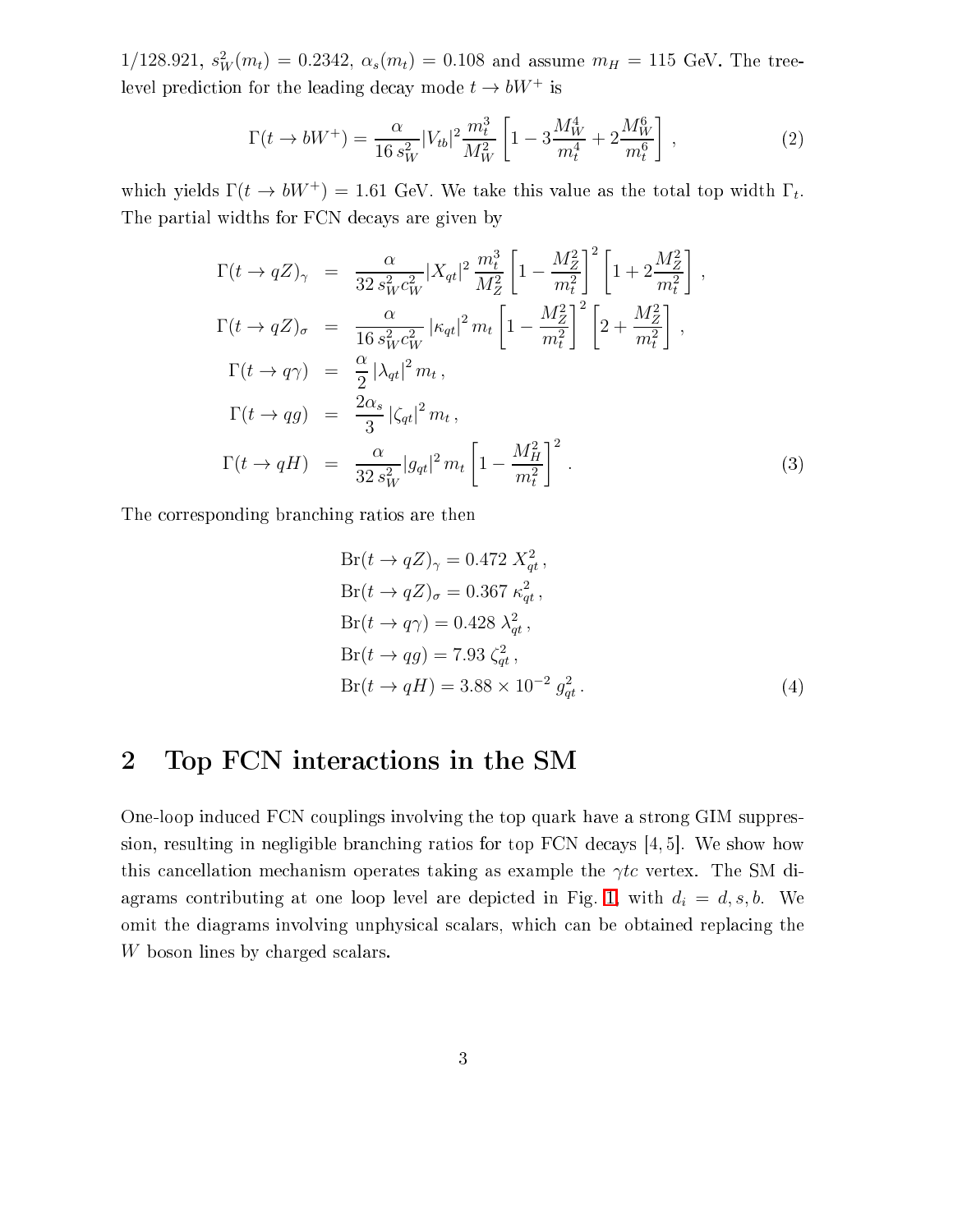

<span id="page-3-0"></span>Figure 1: SM diagrams contributing to the  $tc\gamma$  vertex. The additional diagrams involving unphysi
al s
alars are not displayed.

If we define  $\mathcal{V}_\gamma \equiv e\lambda_{qt}\lambda_{qt}^v/m_t$ ,  $\mathcal{A}_\gamma \equiv e\lambda_{qt}\lambda_{qt}^a/m_t$ , we can write these form factors as 3

$$
\mathcal{V}_{\gamma} = \sum_{i=1}^{3} f_{\gamma V} (m_i^2 / M_W^2) V_{ci} V_{ti}^*,
$$
  

$$
\mathcal{A}_{\gamma} = \sum_{i=1}^{3} f_{\gamma A} (m_i^2 / M_W^2) V_{ci} V_{ti}^*,
$$
 (5)

with  $f_{\gamma V}(x) \simeq f_{\gamma A}(x)$  (equal in the limit  $m_c = 0$ ) and V the Cabibbo-Kobayashi-Maskawa (CKM) matrix. The function  $f_{\gamma V}$  is shown in Fig. [2](#page-4-1) (a). Using the fact that  $m_{d,s} \simeq 0$  to an excellent approximation, the 3 × 3 CKM unitarity relation  $V_{cd}V_{td}^*$  +  $V_{cs}V_{ts}^* + V_{cb}V_{tb}^* = 0$  implies

<span id="page-3-3"></span>
$$
\mathcal{V}_{\gamma} = \left[ f_{\gamma V}(m_b^2 / M_W^2) - f_{\gamma V}(0) \right] V_{cb} V_{tb}^* \equiv f_{\gamma V}'(m_b^2 / M_W^2) V_{cb} V_{tb}^* \,. \tag{6}
$$

Hence, the form factor is controlled by the shifted function  $f'_{\gamma}$  $\gamma V$ , plotted in Fig. [2](#page-4-1) (b). We observe that the consequence of  $3 \times 3$  CKM unitarity is to cancel the constant term  $f_{\gamma V}(0) \simeq -5.1 \times 10^{-6} - 6.0 \times 10^{-6}i$ , common to the three d, s, b contributions, leaving  $\mathcal{V}_\gamma$  proportional to the much smaller function  $f'_{\gamma V}(m_b^2/M_W^2) \simeq f'_{\gamma V}(0.0012) \simeq$  $-9.1 \times 10^{-9} - 4.7 \times 10^{-9}i.$ 

<span id="page-3-1"></span>This cancellation makes the form factors rather sensitive to the value of the b quark mass in the internal propagators. The most adequate choice is the running MS mass evaluated at a scale  $O(m_t)$ . With  $\overline{m_b}(m_t) = 2.74 \pm 0.17$  GeV, the SM prediction for  $t \to c\gamma$  is [6]

$$
Br(t \to c\gamma) = (4.6 \, {}^{+1.2}_{-1.0} \pm 0.2 \pm 0.4 \, {}^{+1.6}_{-0.5}) \times 10^{-14} \,. \tag{7}
$$

The first and second uncertainties quoted come from the bottom and top masses, respe
tively, the third from CKM matrix elements and the fourth is estimated varying the renormalisation scale between  $M_Z$  (plus sign) and 1.5  $m_t$  (minus sign). The analogous calculation of  $t \to cg$  yields

<span id="page-3-2"></span>
$$
Br(t \to cg) = (4.6 \, \substack{+1.1 \\ -0.9} \pm 0.2 \pm 0.4 \, \substack{+2.1 \\ -0.7}) \times 10^{-12} \,. \tag{8}
$$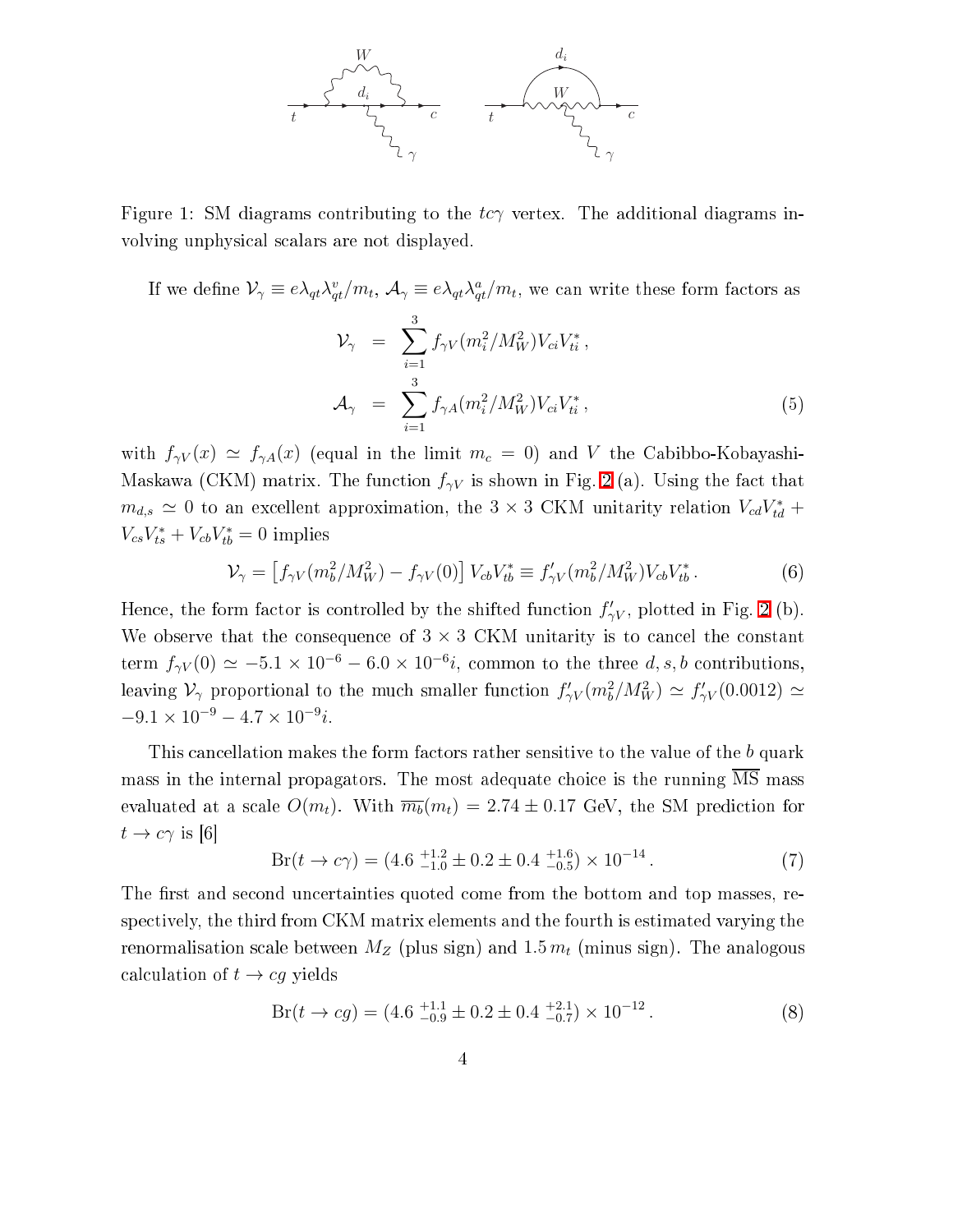

<span id="page-4-1"></span>Figure 2: Loop functions  $f_{\gamma V}(m_i^2/M_W^2)$  and  $f_{\gamma V}'(m_i^2/M_W^2)$ .

These updated results are one order of magnitude smaller than the values previously obtained in Ref. [4]. For  $t \to cZ$ ,  $t \to cH$  the results of Refs. [4, 5] must be rescaled by a factor  $[\overline{m_b}(m_t)/(5 \text{ GeV})]^4 \simeq 0.09$  (the loop functions are approximately linear for  $m_b^2/M_W^2 \ll 1$ , obtaining

$$
Br(t \to cZ) \simeq 1 \times 10^{-14},
$$
  
\n
$$
Br(t \to cH) \simeq 3 \times 10^{-15}.
$$
\n(9)

The relative un
ertainties on these values are expe
ted to be similar to the ones in Eqs. [\(7\)](#page-3-1),[\(8\)](#page-3-2). For decays  $t \to uZ$ ,  $t \to u\gamma$ ,  $t \to ug$ ,  $t \to uH$  the branching ratios are a factor  $|V_{ub}/V_{cb}|^2 \simeq 0.0079$  smaller to the ones corresponding to a c quark, as can be seen from Eq.  $(6)$ . The difference between the u and c masses is irrelevant.

## <span id="page-4-0"></span>3 Top FCN intera
tions beyond the SM

New physics contributions to the effective Lagrangian in Eq. [\(1\)](#page-1-0) can enhance the rates of top FCN de
ays several orders of magnitude, giving observable bran
hing ratios in some regions of parameter spa
e. Here we examine the situation in the ontext of models with extra quark singlets, with an extra Higgs doublet and in supersymmetri extensions of the SM.

In models with extra quarks the  $3\times3$  CKM matrix is no longer unitary and the GIM me
hanism a
ting to suppress the SM amplitudes is relaxed. When the new quarks are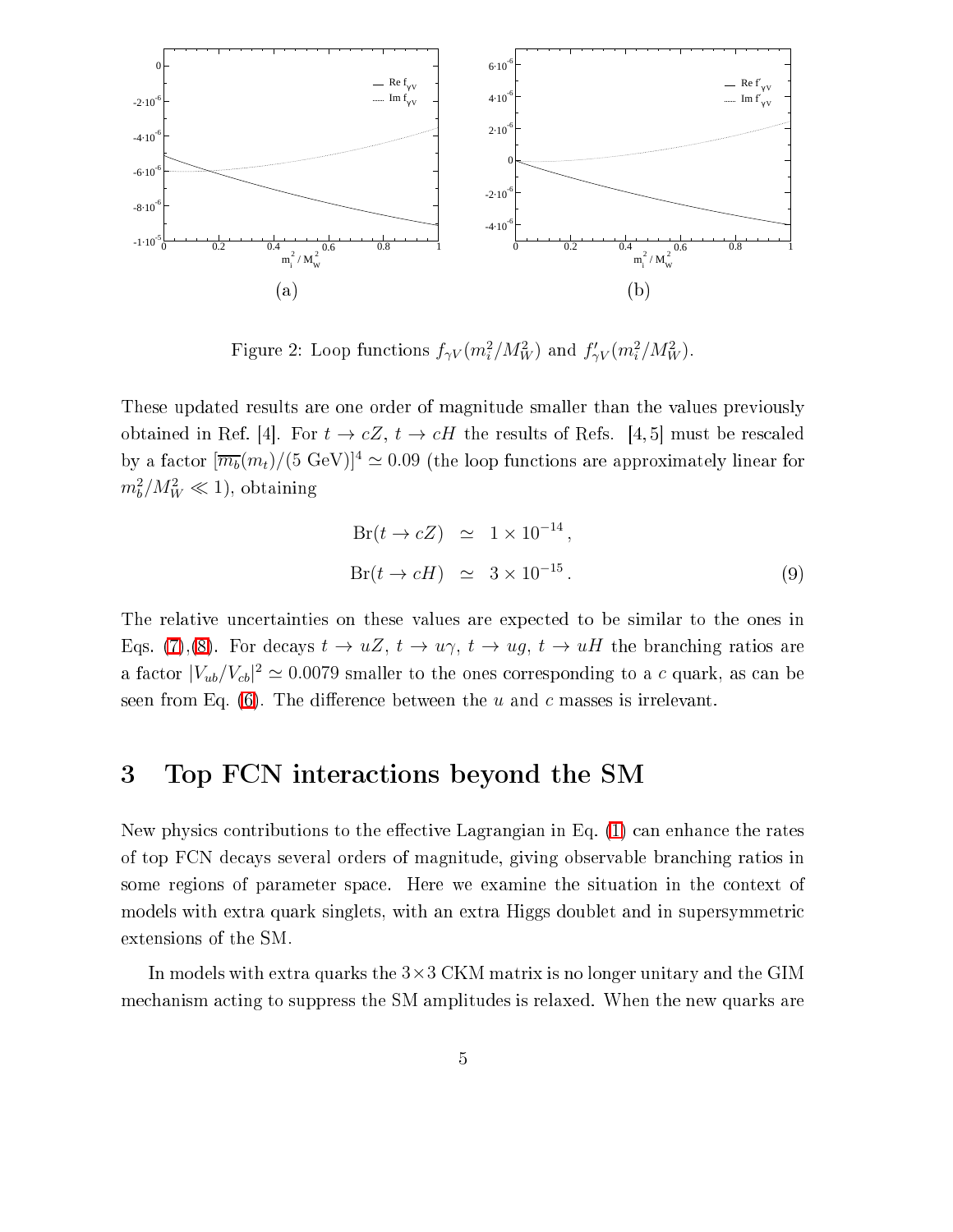$SU(2)_L$  singlets with charge  $Q = 2/3$ , the couplings of the Z boson to up-type quarks are not diagonal. Taking a conservative value for the mass of the new quark,  $m_T \geq 300$ GeV, present experimental data allow

$$
X_{qt} \simeq 0.015 \qquad (|x_{qt}^L| = 1, x_{qt}^R = 0)
$$
\n<sup>(10)</sup>

at the tree level [7]. Such couplings are possible both for up and charm quarks, but not simultaneously. In these models there also exist tree-level FCN s
alar intera
tions, given by

$$
g_{qt} \simeq \frac{m_t}{M_W} X_{qt} \qquad (g_{qt}^v = g_{qt}^a). \qquad (11)
$$

The branching ratios for top decays mediated by these vertices are  $Br(t \rightarrow qZ) \simeq$  $1.1 \times 10^{-4}$ , Br $(t \to qH) \simeq 4.1 \times 10^{-5}$ , respectively. The decay rates for  $t \to q\gamma$ ,  $t \to qg$ are also enhanced due to the partial breaking of  $3 \times 3$  CKM unitarity and the presence of extra Feynman diagrams like those in Fig. [1](#page-3-0) (a) but with an u or t internal quark and a Z boson. The rates obtained are  $Br(t \to q\gamma) \simeq 7.5 \times 10^{-9}$ ,  $Br(t \to qg) \simeq 1.5 \times 10^{-7}$ for  $X_{qt} \simeq 0.015$ . In models with  $Q = -1/3$  singlets the branching ratios are much smaller  $[6]$  since CKM unitarity breaking is very constrained by experimental data. In SM extensions with  $SU(2)_L$  doublets there may also exist right-handed tree-level FCN couplings  $X_{qt}$  [8].

FCN interactions with scalars are also present at the tree level in two Higgs doublet models (2HDMs), unless a discrete symmetry is imposed to forbid them. The couplings are often assumed to scale with quark masses  $[9]$ ,

$$
g_{qt} \simeq \frac{\sqrt{m_q m_t}}{M_W} \tag{12}
$$

up to a factor of order unity, *i.e.*  $g_{ct} \simeq 0.20$ ,  $g_{ut} \simeq 0.012$ , leading to Br( $t \to cH$ )  $\simeq$ 1.5 × 10<sup>-3</sup>, Br( $t \to uH$ ) ≈ 5.5 × 10<sup>-6</sup>, respectively. The new scalar fields also give radiative contributions to the Ztq,  $\gamma tq$  and gtq vertices, with diagrams analogous to those in Fig. [1,](#page-3-0) replacing the W boson by a charged scalar, and additional diagrams with an up-type internal quark and a neutral scalar. The resulting branching ratios can be up to Br( $t \to cZ$ ) ~ 10<sup>-7</sup>, Br( $t \to c\gamma$ ) ~ 10<sup>-6</sup>, Br( $t \to cg$ ) ~ 10<sup>-4</sup> [10, 11], with smaller values for decays to an up quark. In 2HDMs without tree-level scalar FCN couplings, charged and neutral Higgs contributions to  $\mathcal{L}^{\text{eff}}$  can still increase significantly the rates for top FCN decays with respect to the SM predictions. The maximum values reached are of the order  $Br(t \to cZ) \sim 10^{-10}$ ,  $Br(t \to c\gamma) \sim 10^{-9}$ ,  $Br(t \to cg) \sim 10^{-8}$ ,  $Br(t \to cH) \sim 10^{-5}$  [11, 12].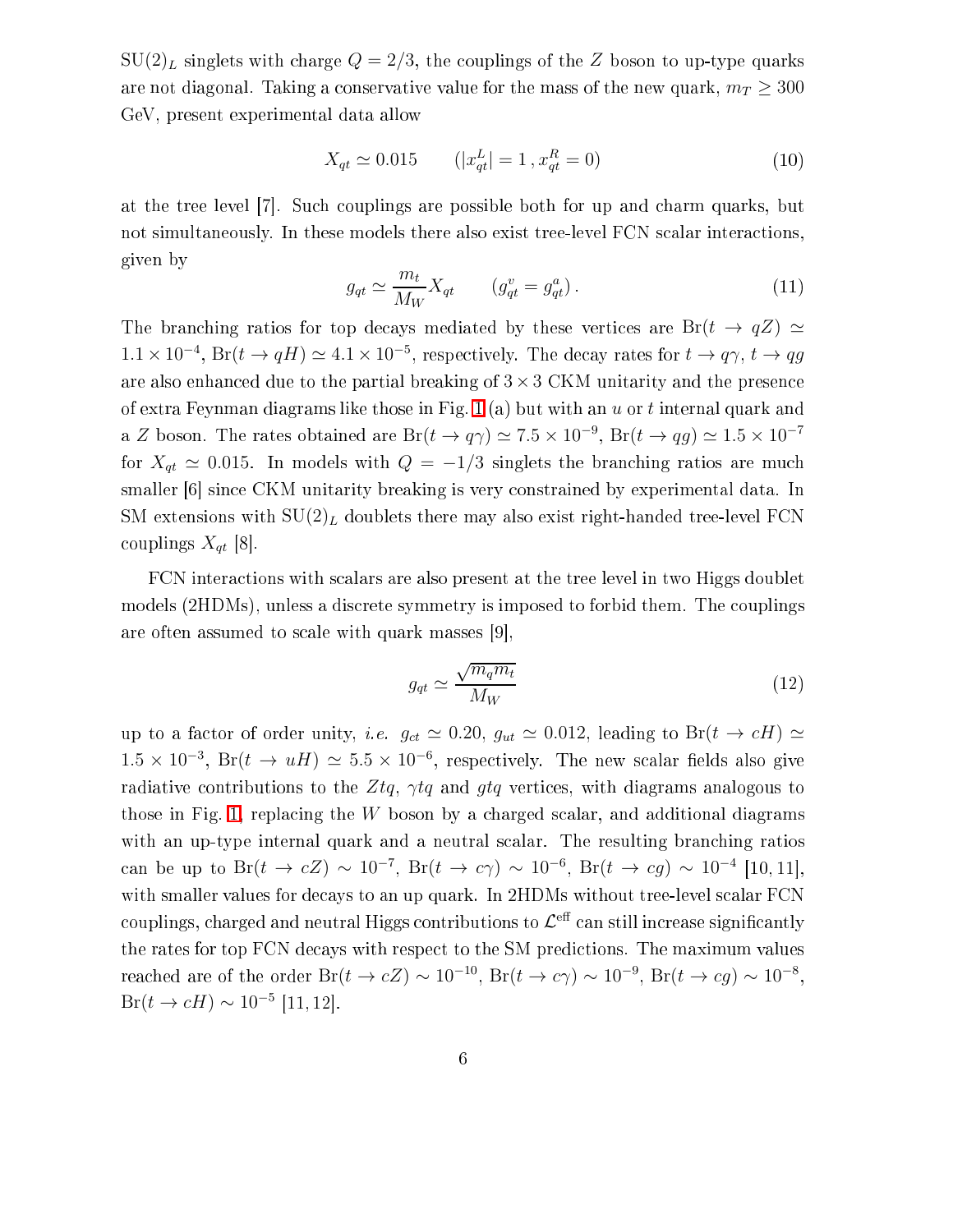Recent calculations in the context of the Minimal Supersymmetric Standard Model (MSSM) show that for non-universal squark mass terms  $Br(t \to qZ) \simeq 2 \times 10^{-6}$ ,  $Br(t \to q\gamma) \simeq 2 \times 10^{-6}$ ,  $Br(t \to qg) \simeq 10^{-4}$  can be reached while keeping agreement with low energy data [13, 14]. These results are larger than previous estimates  $[15-17]$ . The branching ratio of  $t \to qH$  can be up to Br $(t \to qH) \sim 10^{-5}$  [18], assuming squark masses above 200 GeV. In all these decays the largest contributions to the amplitudes come from gluino exchange diagrams. In non-minimal supersymmetric models with  $R$  parity violation, top  $FCN$  decays can also proceed through baryon number violating interactions, yielding  $Br(t \to qZ) \simeq 3 \times 10^{-5}$ ,  $Br(t \to q\gamma) \simeq 1 \times 10^{-6}$ ,  $Br(t \to qg) \simeq 2 \times 10^{-4}$  [19],  $Br(t \to qH) \sim 10^{-6}$  [20]. (We obtain these values taking  $\Lambda = 1$  in Refs. [19, 20].)

We collect the data presented in this section in Table [1,](#page-6-1) together with SM predictions. Two conclusions can be extracted from these figures:  $(i)$  Models with tree-level FCN couplings to  $Z$ ,  $H$  give the largest rates for decays to these particles, as it is expected; (*ii*) the radiative decays  $t \to q\gamma$ ,  $t \to qg$  have largest branching ratios in supersymmetri extensions of the SM.

|                | SM                                                            | $\rm{QS}$            | 2HDM                 | FC 2HDM                         | MSSM                                  | R SUSY |
|----------------|---------------------------------------------------------------|----------------------|----------------------|---------------------------------|---------------------------------------|--------|
| $t \to uZ$     | $8 \times 10^{-17}$ $1.1 \times 10^{-4}$                      |                      |                      |                                 | $2 \times 10^{-6}$ $3 \times 10^{-5}$ |        |
| $t\to u\gamma$ | $3.7 \times 10^{-16}$                                         | $7.5 \times 10^{-9}$ |                      |                                 | $2 \times 10^{-6}$ $1 \times 10^{-6}$ |        |
|                | $t \rightarrow uq$ $3.7 \times 10^{-14}$ $1.5 \times 10^{-7}$ |                      |                      | $\frac{1}{2}$                   | $8 \times 10^{-5}$ $2 \times 10^{-4}$ |        |
| $t \to uH$     | $2 \times 10^{-17}$ $4.1 \times 10^{-5}$ $5.5 \times 10^{-6}$ |                      |                      | $\frac{1}{2}$ and $\frac{1}{2}$ | $10^{-5} \sim 10^{-6}$                |        |
| $t \to cZ$     | $1 \times 10^{-14}$ $1.1 \times 10^{-4}$                      |                      | $\sim 10^{-7}$       | $\sim 10^{-10}$                 | $2 \times 10^{-6}$ $3 \times 10^{-5}$ |        |
| $t\to c\gamma$ | $4.6 \times 10^{-14}$                                         | $7.5 \times 10^{-9}$ | $\sim 10^{-6}$       | $\sim 10^{-9}$                  | $2 \times 10^{-6}$ 1 $\times 10^{-6}$ |        |
|                | $t \to cg$ $4.6 \times 10^{-12}$ $1.5 \times 10^{-7}$         |                      | $\sim 10^{-4}$       | $\sim 10^{-8}$                  | $8 \times 10^{-5}$ $2 \times 10^{-4}$ |        |
|                | $t \to cH$ $3 \times 10^{-15}$ $4.1 \times 10^{-5}$           |                      | $1.5 \times 10^{-3}$ | $\sim 10^{-5}$                  | $10^{-5} \sim 10^{-6}$                |        |

<span id="page-6-1"></span>Table 1: Branching ratios for top FCN decays in the SM, models with  $Q = 2/3$  quark singlets  $(QS)$ , a general 2HDM, a flavour-conserving  $(FC)$  2HDM, in the MSSM and with  $R$  parity violating SUSY.

### <span id="page-6-0"></span>4 Experimental observation

Present experimental limits on top FCN ouplings ome from the non-observation of the decays  $t \to qZ$ ,  $t \to q\gamma$  at Tevatron and the absence of single top production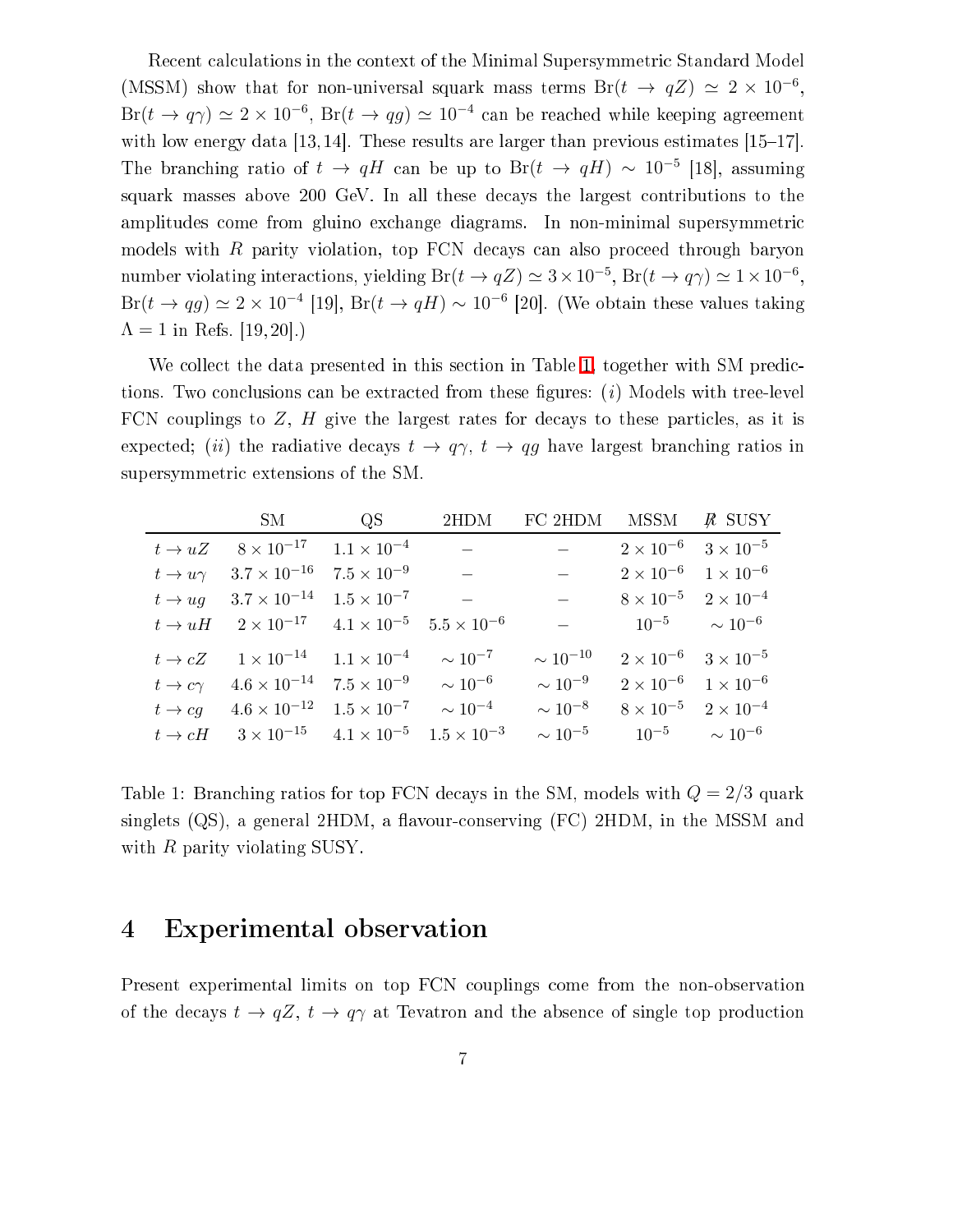$e^+e^-\rightarrow t\bar{q}$  at LEP and  $eu\rightarrow et$  at HERA. The best limits are  ${\rm Br}(t\rightarrow qZ)\leq 0.159$  [21],  $Br(t \to q\gamma) \leq 0.032$  [22],  $Br(t \to u\gamma) \leq 0.011$  [23, 24] with a 95% confidence level (CL), very weak if compared to the rates which can be achieved in the SM and its extensions.<sup>1</sup> These limits will improve with Tevatron Run II, and will reach the 10<sup>-5</sup> level at LHC and TESLA (or other future  $e^+e^-$  collider), opening the possibility of the experimental observation of top FCN intera
tions.

#### 4.1 Observation at LHC

At LHC top quarks are abundantly produced in  $t\bar{t}$  pairs via standard QCD interactions, with a cross section around 860 pb  $|1|$ . The search for top FCN couplings can be performed looking for processes in which the top quark decays via  $t \to qZ$  [25],  $t \to q\gamma$ [26],  $t \rightarrow qg$  [27],  $t \rightarrow qH$  [28], mediated by the operators in Eq. [\(1\)](#page-1-0), while the antitop decays  $\bar{t} \to W^-b$ . The charge conjugate processes, with standard top decay and FCN antitop decay, are also included in the analyses but for brevity we do not refer to them in the following. Due to the large QCD ba
kgrounds at LHC, the sear
h for signatures of these processes must be performed in the leptonic channels  $W^-\to \ell^-\bar\nu_\ell$ , with  $\ell=e,\nu$ (with a good  $\tau$  tagging this channel could be eventually included as well). In Z and H decays the channels considered are  $Z \to \ell^+ \ell^-$  and  $H \to b\bar{b}$ , respectively. b tagging is used in order to redu
e ba
kgrounds.

On the other hand, one can search for single top production mediated by the anoma-lous vertices in Eq. [\(1\)](#page-1-0), in the processes  $gq \to Zt$  [29],  $gq \to \gamma t$  [29],  $gq \to t$  [30],  $gg \to Ht$  [28], followed by a standard top decay  $t \to W^+b$ . The Feynman diagrams for these processes are depicted in Fig. [3.](#page-8-0) Zt and  $\gamma t$  production can also occur via gtq interactions, but the presence of this type of operator is easier to detect in the process  $gq \to t$ . We collect in Table [2](#page-8-1) the tree-level cross sections for FCN single top production processes, calculated with MRST parton distribution functions set A [31]. Next-to-leading order corrections for Zt and  $\gamma t$  production are available for Tevatron energies [32]. For LHC they are expected to increase the cross sections at the  $10\%$ level.

It is clearly seen that for  $q = c$  these processes are suppressed by the smaller <sup>1</sup>Our LEP bound on Br( $t \to qZ$ ) slightly differs from the one quoted in Ref. [21] because we normalise the rates to  $\Gamma(t \to bW^+)$ . The translation into limits on  $X_{qt}$  is also different from theirs, because they assume  $X_{ut} = X_{ct}$  while we assume only one coupling is different from zero, thus obtaining more onservative bounds.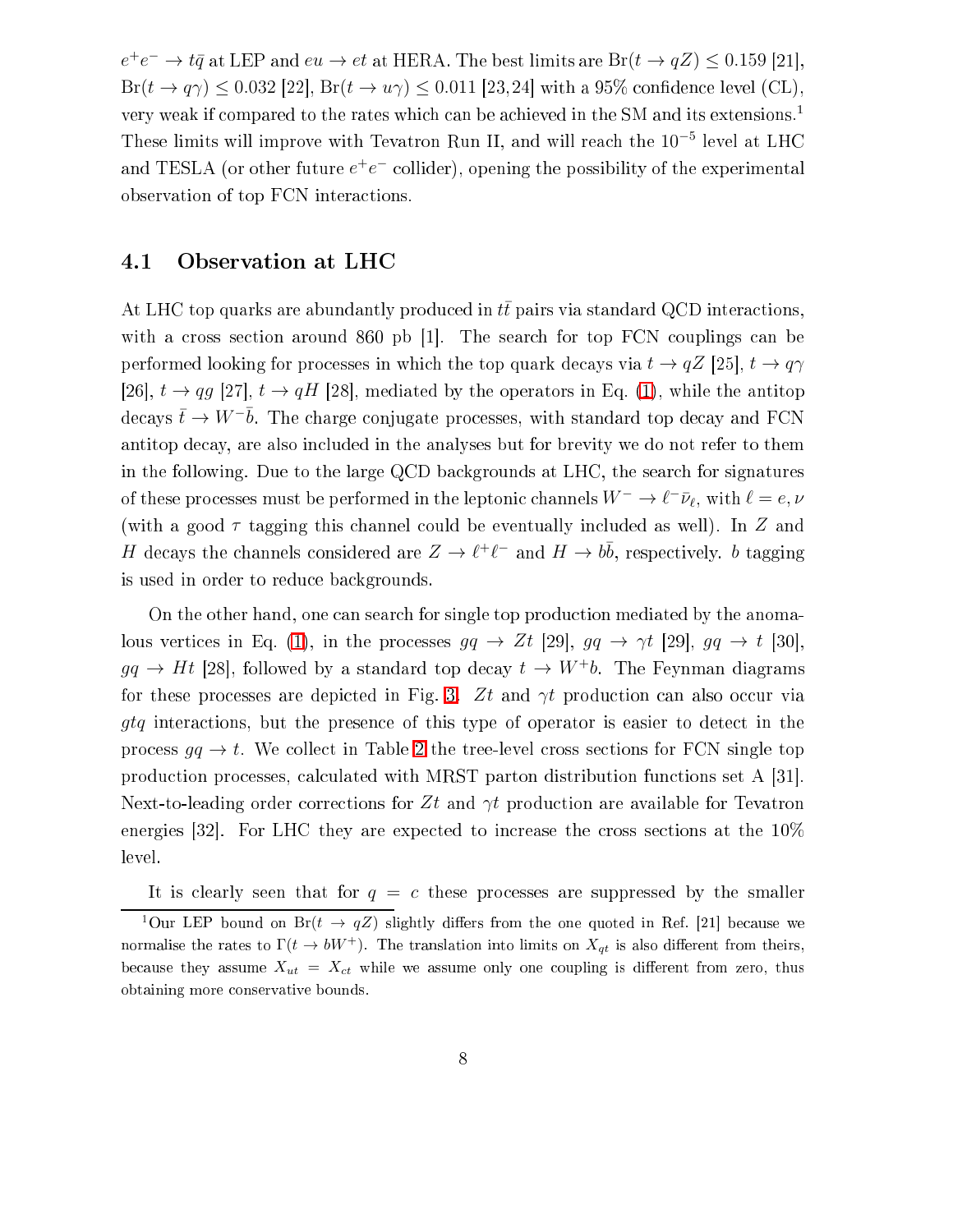

<span id="page-8-0"></span>Figure 3: Diagrams for single top production in hadron collisions: (a)  $Zt$  production mediated by Ztq couplings; (b)  $\gamma t$  production mediated by  $\gamma t$ q couplings; (c) t production; (d) Ht production.

| Process                          | Cross section                            | Process                                 | Cross section                        |
|----------------------------------|------------------------------------------|-----------------------------------------|--------------------------------------|
| $gu \to Zt$ $(\gamma_\mu)$       | $(260+50)  X_{ut} ^2$                    | $gc \rightarrow Zt$ $(\gamma_{\mu})$    | $(26+26) X_{ct} ^2$                  |
| $gu \to Zt \; (\sigma_{\mu\nu})$ | $(540+87)  \kappa_{ut} ^2$               | $gc \rightarrow Zt$ $(\sigma_{\mu\nu})$ | $(45+45)  \kappa_{ct} ^2$            |
| $gu \to \gamma t$                | $(440+76)  \lambda_{ut} ^2$              | $qc \rightarrow \gamma t$               | $(39+39)  \lambda_{ct} ^2$           |
| $qu \rightarrow t$               | $(9.0 + 2.6) \times 10^5  \zeta_{ut} ^2$ | $gc \rightarrow t$                      | $(1.5+1.5)\times10^5  \zeta_{ct} ^2$ |
| $gu \to Ht$                      | $(16+2.8)  g_{ut} ^2$                    | $qc \rightarrow Ht$                     | $(1.5+1.5)  g_{ct} ^2$               |

<span id="page-8-1"></span>Table 2: Cross sections (in pb) for single top plus antitop production processes at LHC. In each case the first term in the sum corresponds to the process quoted and the second term to the harge onjugate pro
ess.

structure functions for the charm quark. For nonrenormalisable  $\sigma_{\mu\nu}$  couplings the cross sections are enhanced by the  $q^{\nu}$  factor appearing in the vertex: with the normalisation chosen for the coupling constants, for  $|X_{qt}| \simeq |\kappa_{qt}| \simeq |\lambda_{qt}|$  the first three branching ratios in Eq. [\(4\)](#page-2-1) take similar values, while the ross se
tions in Table [2](#page-8-1) are mu
h larger for  $\sigma_{\mu\nu}$ -type interactions.

The search for these processes is cleaner in the channels where  $W^+ \rightarrow \ell^+ \nu_{\ell}$ ,  $Z \to \ell^+ \ell^-$ ,  $H \to b\bar b$ , and taking advantage of b tagging to reduce backgrounds. Their experimental signatures are written in Table [3,](#page-9-0) where we also include the most important ba
kgrounds.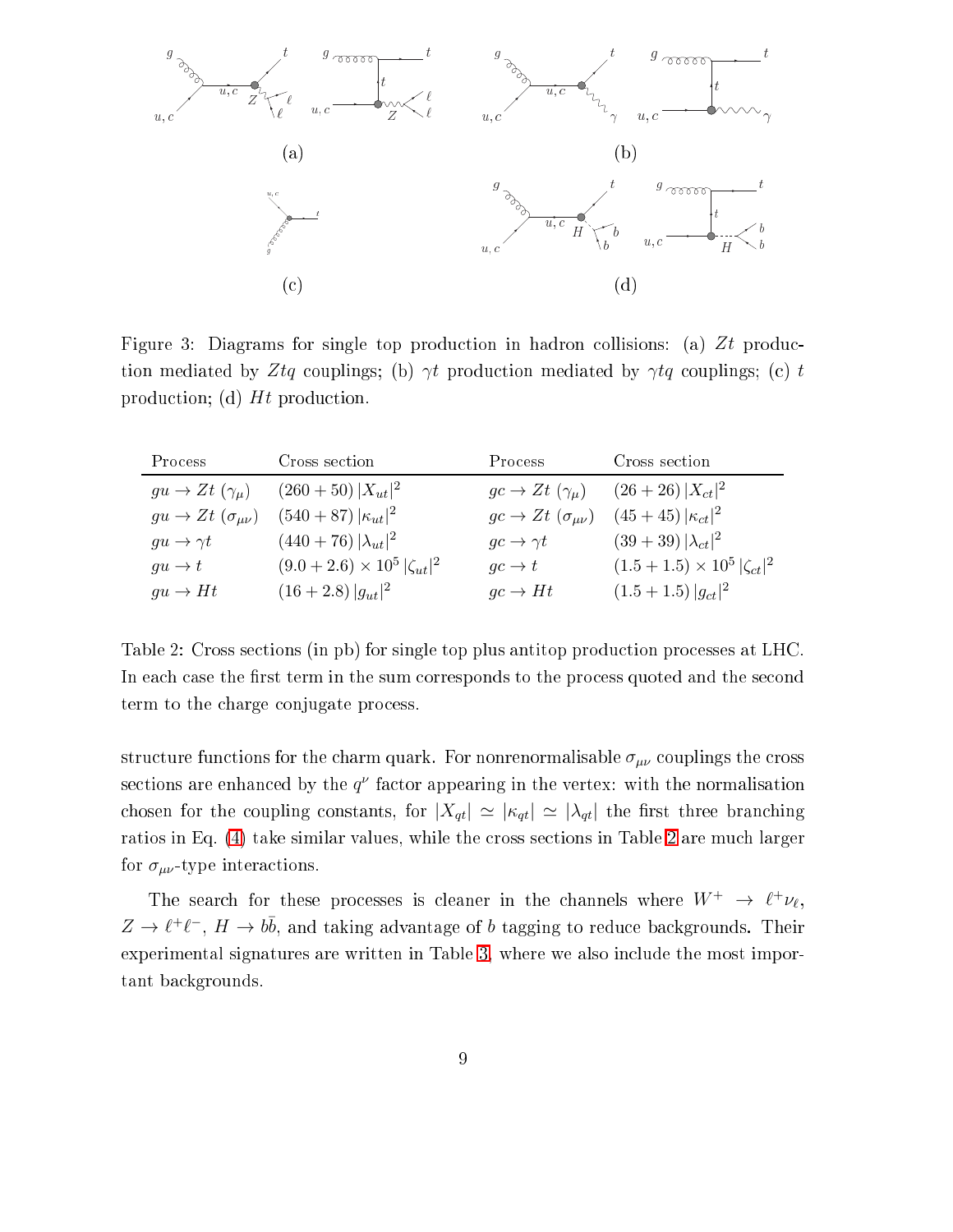| Process                                                              | Signal Background                                   |  | Process Signal Background                                            |                                                                                      |                        |
|----------------------------------------------------------------------|-----------------------------------------------------|--|----------------------------------------------------------------------|--------------------------------------------------------------------------------------|------------------------|
| $t\bar{t}$ , $t \to qZ$ $\ell^+\ell^- j\ell\nu b$ $ZWjj$ LO          |                                                     |  |                                                                      | $qq \rightarrow Zt$ $\ell^+\ell^-\ell\nu b$ $ZWj$ LO                                 |                        |
| $t\bar{t}, t \to q\gamma$ $\gamma j\ell\nu b$ $\gamma Wjj$ $LO^{**}$ |                                                     |  |                                                                      | $qq \rightarrow \gamma t \qquad \gamma \ell \nu b \qquad \gamma W i \quad \text{LO}$ |                        |
| $t\bar{t}$ , $t \to qq$                                              | $ii\ell\nu b$ $Wiii$ $LO^*$                         |  | $qq \rightarrow t$                                                   | $\ell\nu b$                                                                          | $Wi$ NLO <sup>**</sup> |
| $t\bar{t}$ , $t \to qH$                                              | $b\bar{b}j\ell\nu b$ W $b\bar{b}jj$ LO <sup>*</sup> |  | $qq \rightarrow Ht$ $b\bar{b}\ell\nu b$ $t\bar{t}$ NLO <sup>**</sup> |                                                                                      |                        |

<span id="page-9-0"></span>Table 3: Experimental signature and main ba
kground for several top rare de
ay and single top production processes at LHC. The top antiquarks are assumed to decay  $\bar{t} \to W^- \bar{b} \to \ell^- \bar{\nu}_\ell \bar{b}$ , and the Z and H bosons in the channel  $Z \to \ell^+ \ell^-$ ,  $H \to b\bar{b}$ .

In order to determine the discovery potential of these processes we consider that only one FCN coupling  $X_{qt}$ ,  $\kappa_{qt}$ ,  $\lambda_{qt}$ ,  $\zeta_{qt}$  or  $g_{qt}$  is nonzero at a time. We give the limits for  $3\sigma$  evidence, what happens when the expected number of signal (S) plus SM background  $(B)$  events is not consistent with a background fluctuation at the  $3\sigma$  level, corresponding to a CL of 0.9973. For large samples, this translates into  $S/\sqrt{B} = 3$ , while for  $B \le 5$  events Poisson statistics must be used. We rescale the data in Refs. [25, 26, 28–30] to a common b tagging efficiency of  $50\%$  and a mistagging rate of 1%, recalculating the limits using these unified criteria." (We note that in these analyses a top quark mass  $m_t \simeq 175$  GeV is used.) We assume an integrated luminosity of 100 fb<sup>-1</sup>, corresponding to one year of running in the high luminosity phase. For an increase in luminosity by a factor  $k$ , the limits on branching ratios scale with  $k^{-1/2}$ .

We point out that in real experiments a proper consideration of theoretical uncertainties in background cross sections will be compulsory. Present calculations in the literature are aimed at determining the sensitivity to FCN ouplings of various pro cesses, and do not need to take them into account. However, for the comparison of theoretical predictions with experimental data, leading order (LO) background calculations will often be insufficient and next-to-leading order (NLO) calculations will be required to match the statistical precision achieved at LHC. In Table [3](#page-9-0) we have written the order in perturbation theory to whi
h these ba
kgrounds are presently known. We estimate that when the statistical uncertainty of the background cross sections<sup>-</sup> is bet-ter than 20% the use of NLO calculations is necessary (this is indicated in Table [3](#page-9-0) by

<sup>&</sup>lt;sup>2</sup>In Ref. [25] b tagging is not used and to obtain our limits we scale their cross sections by the appropriate factors. The interactions considered there are of  $\gamma_\mu$  type only but the limits for  $\sigma_{\mu\nu}$ couplings are expected to be the same. In Ref. [27] the analysis is done for Tevatron energies only.

<sup>&</sup>lt;sup>3</sup>Including *b* tagging and kinematical cuts, and considering 100 fb<sup>-1</sup> of integrated luminosity. For a higher luminosity the relative statistical uncertainty decreases.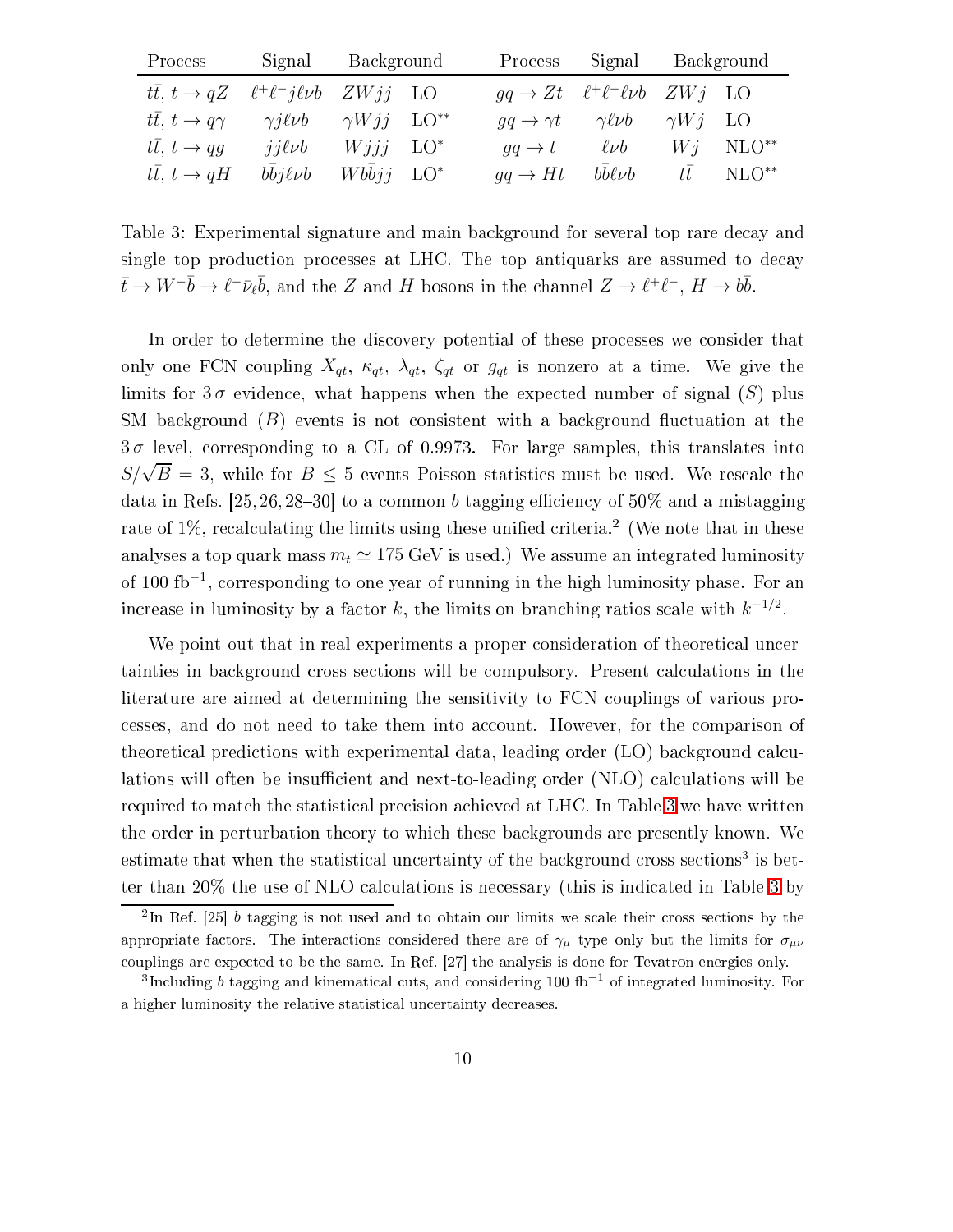an asterisk) and when it is better than  $5\%$ , next-to-next-to-leading-order calculations may be required (indicated by a double asterisk).<sup>4</sup>

Our limits are olle
ted in Table [4.](#page-10-0) In the majority of the ases top de
ay pro esses provide the best pla
e to dis
over top FCN intera
tions, surpassed by single top production for  $\sigma_{\mu\nu}$ -type interactions involving the up quark. Comparing these limits with the data in Table [1](#page-6-1) we observe that in many examples the maximum rates predicted are observable with  $3\sigma$  statistical significance or more within one year (with a luminosity upgrade to 6000 fb<sup>-1</sup> [33] the figures in Table [4](#page-10-0) are reduced by a factor of 7.7). If no signal is observed, upper bounds on top FCN de
ay bran
hing ratios an be pla
ed. The 95% upper limits obtained in this ase are numeri
ally smaller than those in Table [4](#page-10-0) by a fa
tor between 1.3 and 1.5.

|                                                                       |                       | Top decay Single top                      |                                                                       | Top decay Single top                      |  |
|-----------------------------------------------------------------------|-----------------------|-------------------------------------------|-----------------------------------------------------------------------|-------------------------------------------|--|
| $t \to uZ(\gamma_\mu)$ $3.6 \times 10^{-5}$ $8.0 \times 10^{-5}$      |                       |                                           | $t \to cZ(\gamma_{\mu})$ $3.6 \times 10^{-5}$ $3.9 \times 10^{-4}$    |                                           |  |
| $t \to uZ(\sigma_{\mu\nu})$ $3.6 \times 10^{-5}$ $2.3 \times 10^{-5}$ |                       |                                           | $t \to cZ(\sigma_{\mu\nu})$ $3.6 \times 10^{-5}$ $1.4 \times 10^{-4}$ |                                           |  |
| $t \to u\gamma$ $1.2 \times 10^{-5}$ $3.1 \times 10^{-6}$             |                       |                                           | $t\to c\gamma$                                                        | $1.2 \times 10^{-5}$ $2.8 \times 10^{-5}$ |  |
| $t \rightarrow ug$                                                    | $-2.5 \times 10^{-6}$ |                                           | $t\rightarrow cg$                                                     | $- 1.6 \times 10^{-5}$                    |  |
| $t \to uH$                                                            |                       | $5.8 \times 10^{-5}$ $5.1 \times 10^{-4}$ | $t \to cH$                                                            | $5.8 \times 10^{-5}$ $2.6 \times 10^{-3}$ |  |
|                                                                       |                       |                                           |                                                                       |                                           |  |

<span id="page-10-0"></span>Table 4:  $3\sigma$  discovery limits for top FCN interactions at LHC, for an integrated luminosity of 100 fb<sup>-1</sup>. The limits are expressed in terms of top decay branching ratios.

The ATLAS and CMS ollaborations have performed full dete
tor simulations to investigate the sensitivity to the decays  $t \to qZ$ ,  $t \to q\gamma$ , giving  $5\sigma$  discovery limits on the rates for these processes for an integrated luminosity of 100 fb<sup>-1</sup>. For the ATLAS detector the limits are  $Br(t \to qZ) = 2.0 \times 10^{-4}$  [34],  $Br(t \to q\gamma) = 1.0 \times 10^{-4}$  [1], and for the CMS detector  $Br(t \to qZ) = 1.9 \times 10^{-4}$ ,  $Br(t \to q\gamma) = 3.4 \times 10^{-5}$  [1]. After correcting for the different confidence levels used, the numbers for  $t \to q\gamma$  at CMS agree very well with those in Table [4,](#page-10-0) while the rest are more pessimisti
.

To conclude this subsection we note that at LHC there are additional processes which can occur through top FCN interactions. The first example is single top production associated with a jet produced via  $qtq$  interactions [35], which is however less sensitive than  $gq \to t$ . The second example is like-sign top production [36], mediated

The principle, it may be also possible to normalise the background cross sections using measured data from other phase space regions, thus decreasing the theoretical uncertainty in the regions of interest. If this is the case, NLO or even LO calculations may be sufficient.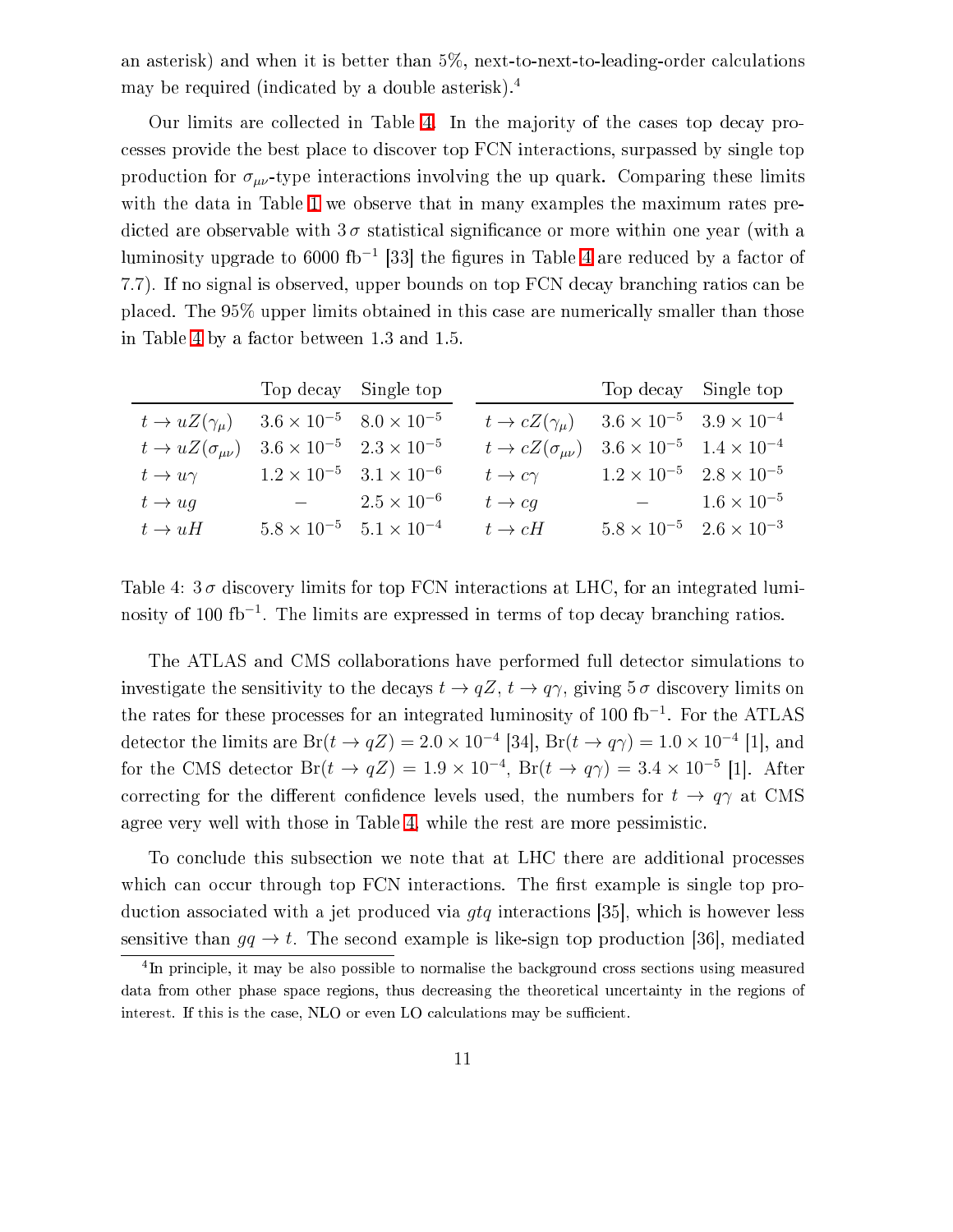by two FCN vertices. This process has a smaller cross section than processes with only one FCN vertex, but might be observed at LHC due to its small ba
kground.

## 4.2 Observation at an  $e^+e^-$  collider

A high energy  $e^+e^-$  collider like TESLA will complement LHC capabilities in the search for top FCN couplings. As in hadron collisions, the operators in Eq. [\(1\)](#page-1-0) mainly manifest themselves in top decay and single top production processes. In  $e^+e^-$  annihilation top quark pairs are produ
ed by ele
troweak intera
tions, and single top quarks may be produced in the process  $e^+e^- \rightarrow t\bar{q}$ , [37], via the diagrams in Fig. [4.](#page-11-0) (The charge conjugate process is also summed.) At TESLA the top pair production cross section at  $500 \text{ GeV}$  is only of 600 fb [2], and limits obtained from top decays [38, 40] cannot ompete with those from LHC, despite the larger luminosity and smaller ba
kgrounds. On the ontrary, single top produ
tion an mat
h or even improve some LHC limits if beam polarisation is used to reduce backgrounds [39]. We have updated the study of  $\text{Ref. } [39]$  to include the effect of initial state radiation (ISR) [41] and beamstrahlung [42,43] in the calculations. We assume integrated luminosities of 345 fb<sup>-1</sup> and 534 fb<sup>-1</sup> per year for centre of mass (CM) energies of 500 and 800 GeV, respectively [44], and beam polarisations  $P_{e^-} = 0.8, P_{e^+} = -0.6$ .<sup>5</sup> For beamstrahlung at 500 GeV we use the parameters  $\Upsilon = 0.05, N = 1.56$ , while at 800 GeV we take  $\Upsilon = 0.09, N = 1.51$  [44]. We also include a beam energy spread of 1%. The total cross sections at both energies for ea
h type of anomalous oupling are written in Table [5.](#page-12-0)



<span id="page-11-0"></span>Figure 4: Diagrams for single top production in  $e^+e^-$  collisions.

We find that ISR and beamstrahlung make it more involved the reconstruction of the top quark momentum and additionally they increase the  $Wjj$  background cross section. Following the analysis of Ref. [39], but with a different reconstruction procedure and different sets of kinematical cuts, we obtain the  $3\sigma$  discovery limits in Table [6.](#page-12-1) The

<sup>&</sup>lt;sup>5</sup>Here we use the convention in which the degree of polarisation refers to the helicity both for the electron and the positron, in contrast with Refs. [38, 39].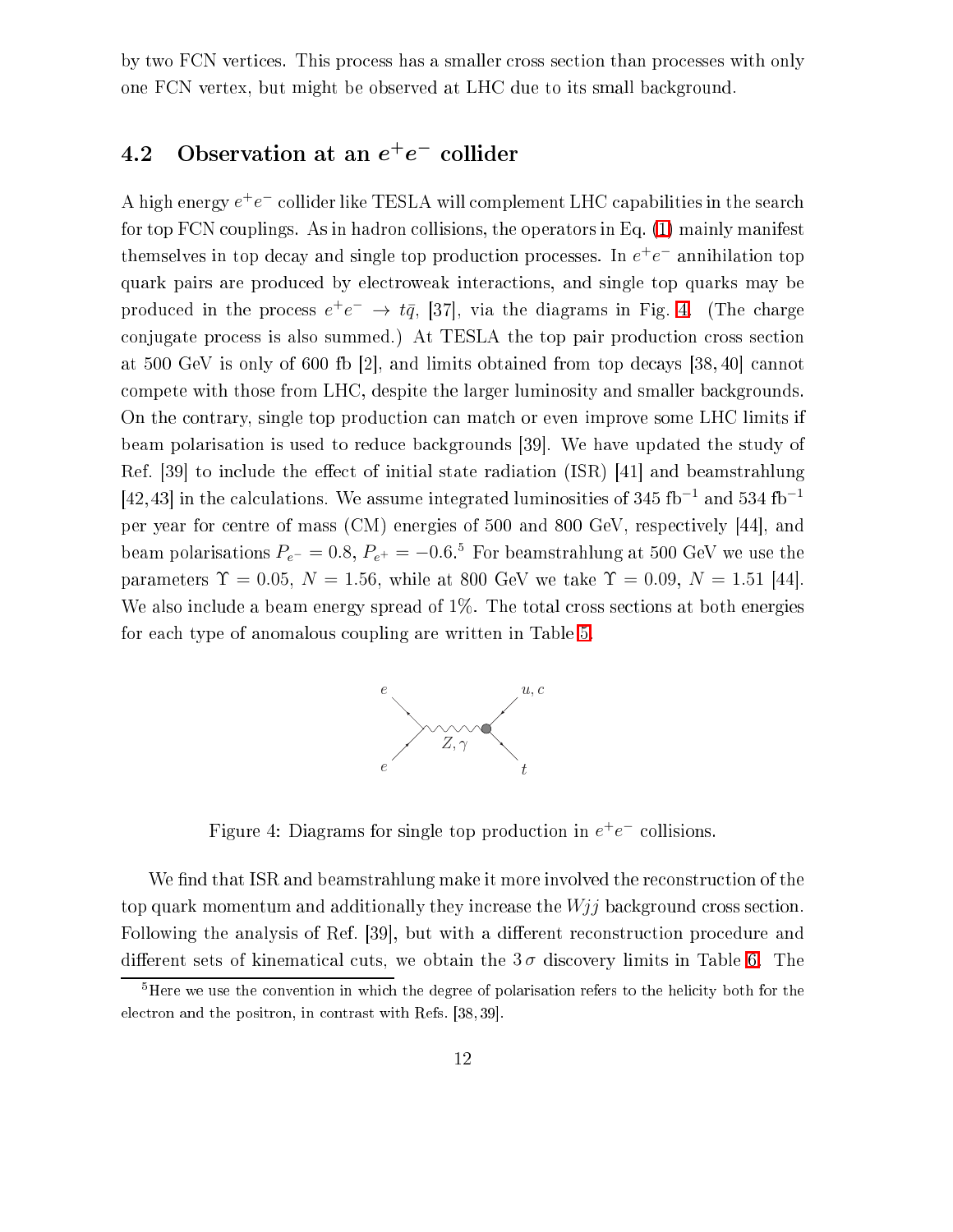|                      | $500\,\,{\rm GeV}\,$    | $800 \text{ GeV}$       |
|----------------------|-------------------------|-------------------------|
| $Z,\gamma_\mu$       | $370  X_{at} ^2$        | $230  X_{qt} ^2$        |
| $Z, \sigma_{\mu\nu}$ | 2560 $ \kappa_{at} ^2$  | 2850 $ \kappa_{qt} ^2$  |
| $\gamma$             | 5370 $ \lambda_{qt} ^2$ | 6300 $ \lambda_{at} ^2$ |

<span id="page-12-0"></span>Table 5: Cross se
tions (in fb) for single top produ
tion at TESLA, in
luding ISR, beamstrahlung and beam energy spread, for polarisations  $P_{e^-} = 0.8$ ,  $P_{e^+} = -0.6$ . The ross se
tion for single antitop produ
tion is the same.

limits for  $\gamma_\mu$  couplings to the Z boson are slightly better than the ones previously obtained in Ref. [39] without ISR and beamstrahlung, but still not competitive with those from LHC. For  $\sigma_{\mu\nu}$  interactions the opposite happens: limits including these orre
tions are a little worse but at any rate they improve the LHC potential in most cases, especially at 800 GeV, where the  $q^{\nu}$  factor in the vertex keeps signal cross sections large.

|                             | $500 \text{ GeV}$ | -800 GeV                                  |
|-----------------------------|-------------------|-------------------------------------------|
| $t \to qZ(\gamma_\mu)$      |                   | $1.9 \times 10^{-4}$ $1.9 \times 10^{-4}$ |
| $t \to qZ(\sigma_{\mu\nu})$ |                   | $1.8 \times 10^{-5}$ $7.2 \times 10^{-6}$ |
| $t\to q\gamma$              |                   | $1.0 \times 10^{-5}$ $3.8 \times 10^{-6}$ |

<span id="page-12-1"></span>Table 6:  $3\sigma$  discovery limits for top FCN interactions in single top production at TESLA, for CM energies of 500 and 800 GeV, with respective luminosities of 345 fb<sup>-1</sup> and 534 fb<sup>-1</sup>. The limits are expressed in terms of top decay branching ratios.

We remark that LHC and TESLA are complementary in the search for top FCN interactions. LHC has a better discovery potential for  $\gamma_\mu$  couplings to the Z boson and FCN intera
tions with the gluon and the Higgs boson, while TESLA is more sensitive to  $\sigma_{\mu\nu}$  couplings to the Z and the photon. Moreover, if positive signals are observed, results from both olliders may be ne
essary to determine the type of operator involved. While TESLA cannot disentangle  $Z$  and photon interactions, its good c tagging efficiency may allow to determine the identity of the light quark. On the ontrary, the pro
esses des
ribed at LHC determine if the FCN verti
es involve the Z boson or the photon, but it is more difficult to tag the flavour of the light quark.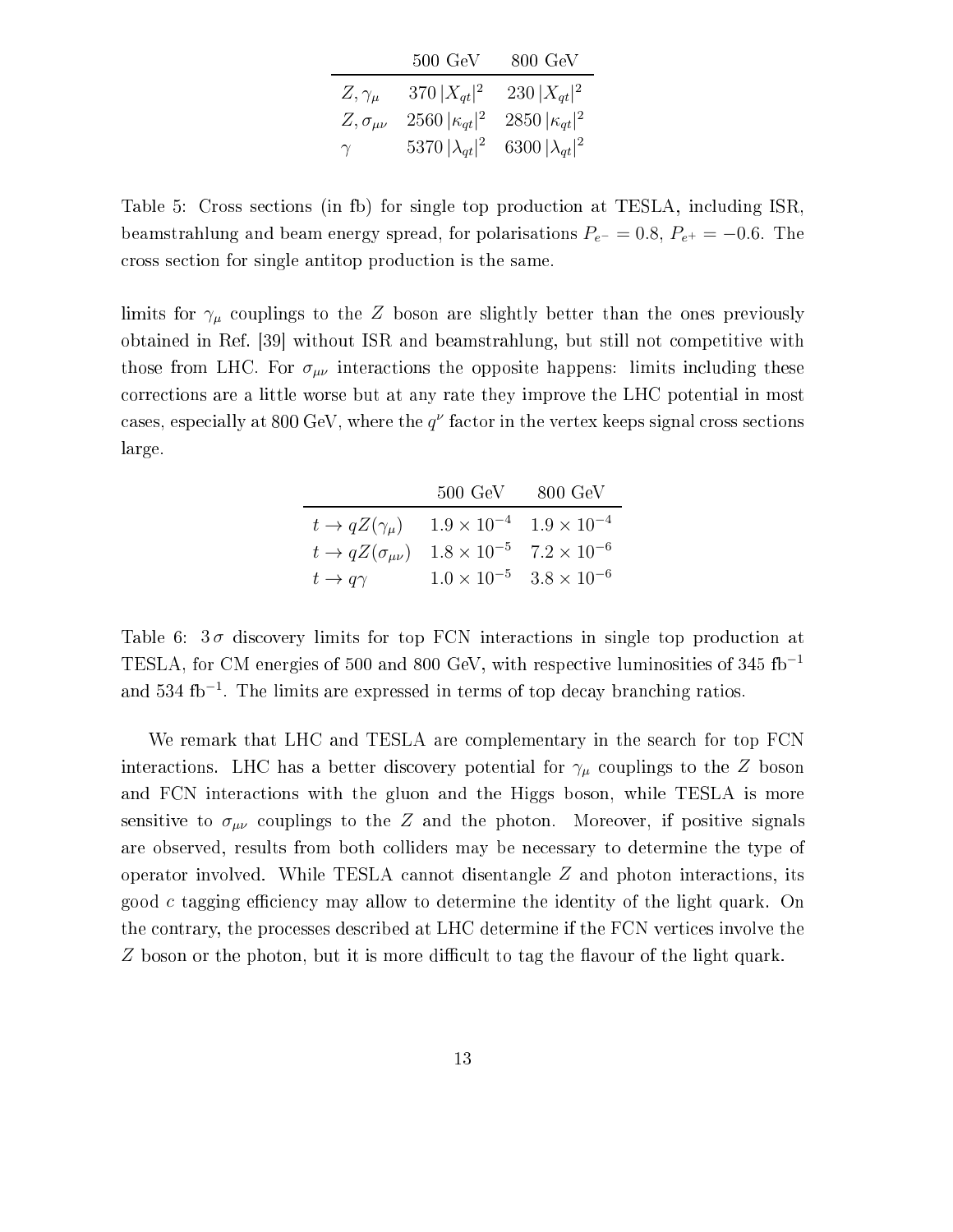#### 4.3 Other olliders

For completeness, we list here other possible places where top FCN interactions can be probed as well. One possibility is  $e\gamma$  and  $\gamma\gamma$  collisions. The latter is specially sensitive, and a positive signal could be found in the context of the MSSM  $[45, 46]$ . Note however that in this case there are further contributions to  $\gamma\gamma \to t\bar{c}$  given by box diagrams which cannot be parameterised by the vertices in  $\mathcal{L}^{\text{eff}}$ . (This is also the case for  $e^+e^$ annihilation  $[47]$ .) ep scattering is another place where this type of interactions might lead to new effects, but their sensitivity is far beyond the ones achievable at LHC or a future  $e^+e^-$  collider.

## <span id="page-13-0"></span>5 Con
lusions

In the previous sections we have seen that top FCN couplings are negligible in the SM but can be enhanced in SM extensions. We have shown that these interactions lead to observable effects at high energy colliders, mainly in top decay and single top production processes. In order to cleanly observe an excess with respect to SM expectations, and hence the presence of top FCN interactions, a precise background al
ulation is ompulsory. This is a task whi
h should be arried out in the next few years, before LHC experimental data are available.

We have shown that top FCN interactions offer a good place for the study of indirect effects from physics beyond the SM. However, one important aspect which has not been discussed is the correlation between top FCN processes and other possible new physics effects at high or low energies. This study includes, but is not limited to, the effect of top FCN operators in low energy physics [48]. Although the branching ratios in Table [1](#page-6-1) are in agreement with present experimental data, effects in  $B$  physics are possible and could be measured in experiments under way at  $B$  factories.

One example of such correlation is present in models with  $Q = 2/3$  singlets. A coupling  $|X_{ct}| \sim 0.015$  observable at LHC requires a sizeable deviation of the diagonal Ztt coupling from its SM expectation [7], which would certainly be seen in tt production at TESLA. Furthermore, a FCN oupling of this size allows for a CP-violating phase  $\chi = \arg(V_{ts} V_{tb}^* V_{cs}^* V_{cb}) \sim \pm 0.3$  in the CKM matrix [49], much larger in absolute value than the SM expectation  $0.015 \leq \chi \leq 0.022$ . This phase would lead to observable phenomena in B oscillations and decay and, if such a phase is found, it necessarily requires the presence of a FCN coupling at the observable level.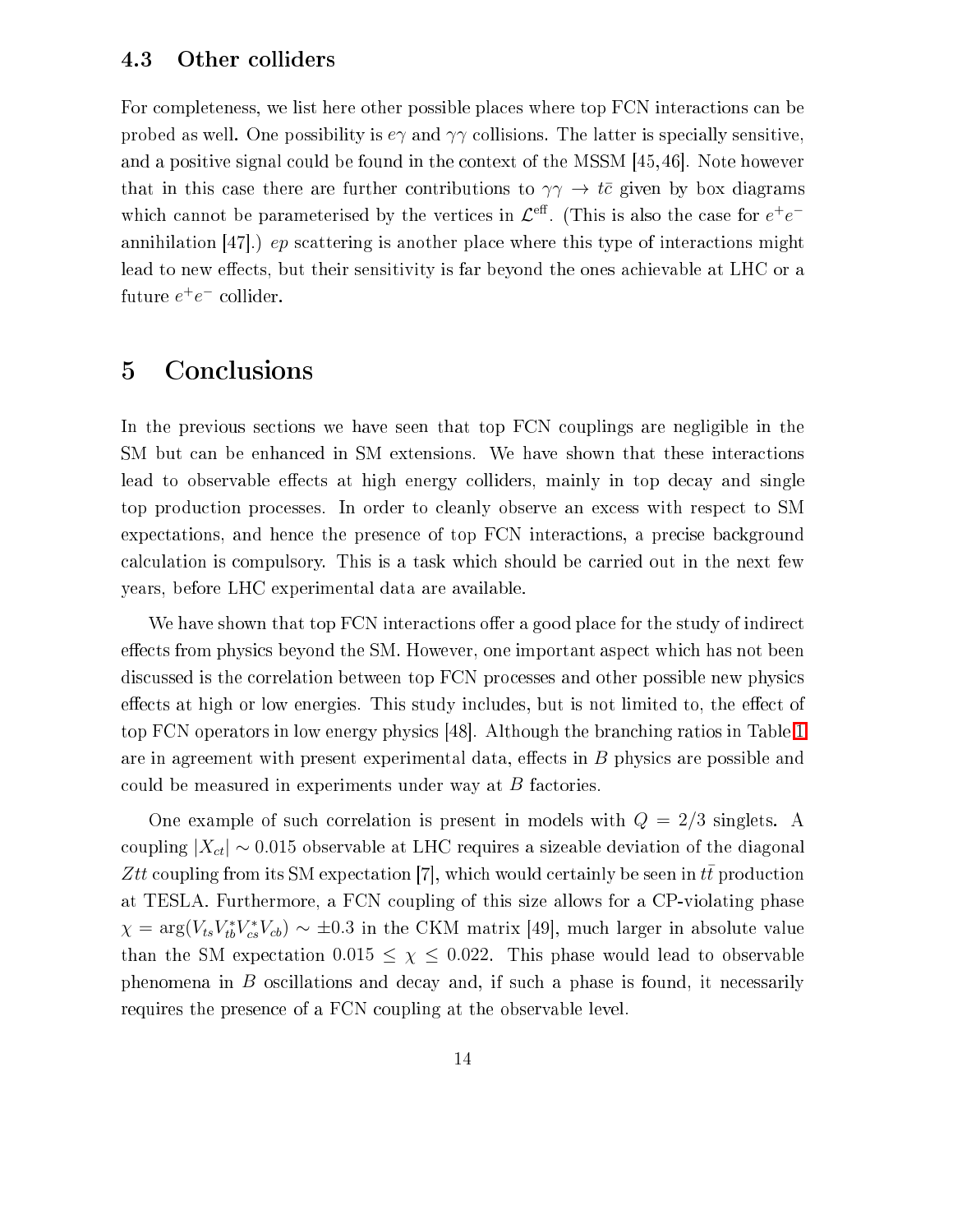The examination of possible orrelations between top FCN intera
tions and other pro
esses at low and high energies is model-dependent, and further analyses should be done in that direction. In particular, if indirect effects are meant to serve as consisten
y tests of a (new physi
s) model, the relation between the presen
e of top FCN interactions at an observable level and other indirect effects must be fully understood. The investigation of such correlations will help uncover the nature of new physics, if positive signals are found at the present or next generation of olliders.

## A
knowledgements

I thank F. del Águila for dis
ussions. This work has been supported by the European Community's Human Potential Programme under contract HTRN-CT-2000-00149 Physics at Colliders and by FCT through projects CERN/FIS/43793/2002, CFIF-Plurianual (2/91) and grant SFRH/BPD/12603/2003.

## Referen
es

- [1] M. Beneke  $et \ al.$ , [hep-ph/0003033](http://arxiv.org/abs/hep-ph/0003033)
- [2] J. A. Aguilar-Saavedra *et al.* [ECFA/DESY LC Physics Working Group Collaboration, [hep-ph/0106315](http://arxiv.org/abs/hep-ph/0106315)
- [3] P. Azzi *et al.* [CDF and D0 Collaborattions and Tevatron Electroweak Working Group, [hep-ex/0404010](http://arxiv.org/abs/hep-ex/0404010)
- [4] G. Eilam, J. L. Hewett and A. Soni, Phys. Rev. D  $44$  (1991) 1473 [Erratum-ibid.  $D$  59 (1999) 039901
- [5] B. Mele, S. Petrarca and A. Soddu, Phys. Lett. B 435 (1998) 401
- [6] J. A. Aguilar-Saavedra and B. M. Nobre, Phys. Lett. B  $553$  (2003) 251
- [7] J. A. Aguilar-Saavedra, Phys. Rev. D  $67$  (2003) 035003 [Erratum-ibid. D  $69$  (2004) 099901 $\mid$
- [8] F. del Aguila, J. A. Aguilar-Saavedra and R. Miquel, Phys. Rev. Lett. 82 (1999) 1628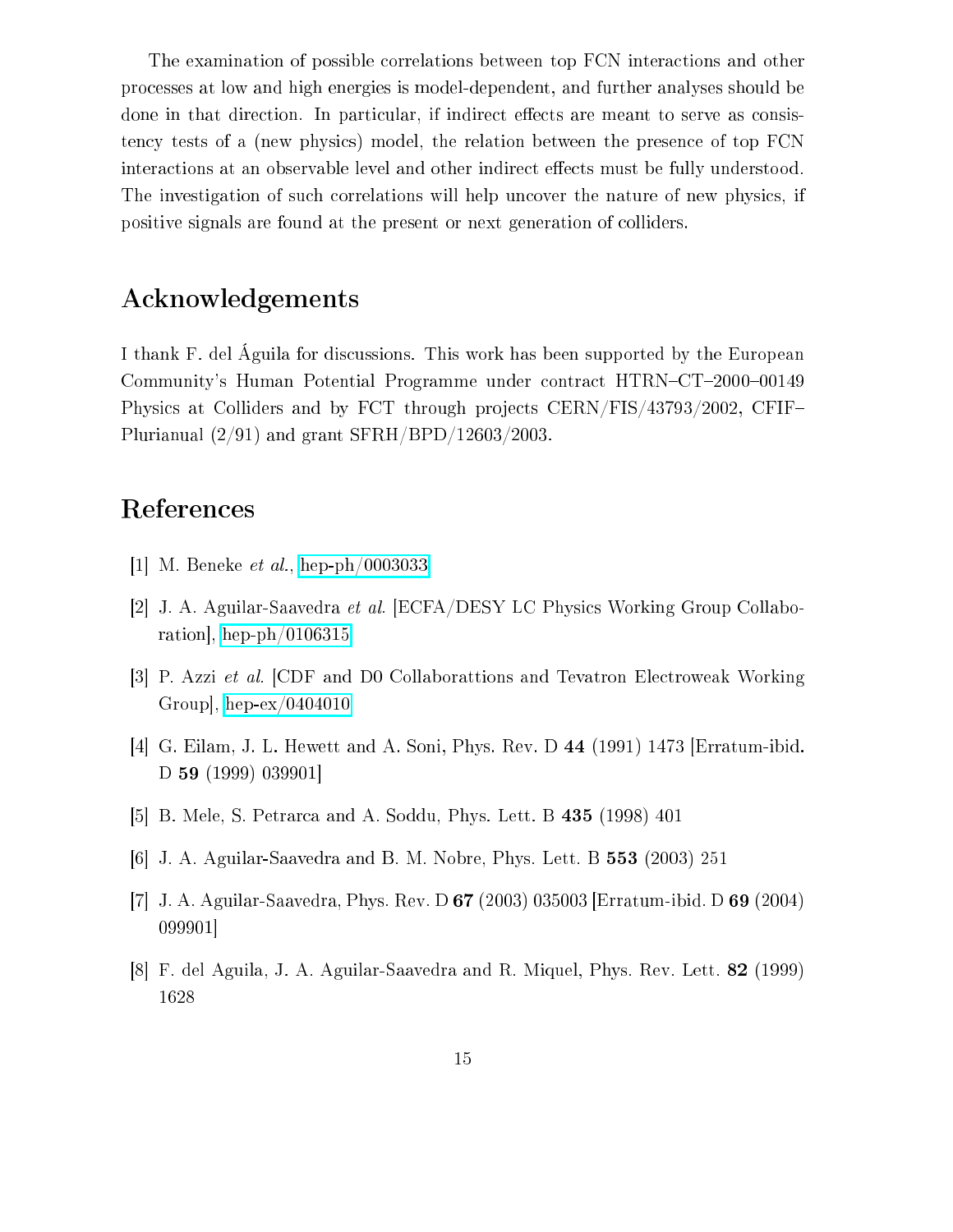- [9] T. P. Cheng and M. Sher, Phys. Rev. D **35** (1987) 3484
- [10] M. E. Luke and M. J. Savage, Phys. Lett. B (1993) 387
- [11] D. Atwood, L. Reina and A. Soni, Phys. Rev. D (1997) 3156
- [12] S. Bejar, J. Guasch and J. Sola, Nucl. Phys. B 600 (2001) 21
- [13] J. J. Liu, C. S. Li, L. L. Yang and L. G. Jin, Phys. Lett. B (2004) 92
- [14] D. Delepine and S. Khalil, Phys. Lett. B (2004) 62
- [15] C. S. Li, R. J. Oakes and J. M. Yang, Phys. Rev. D 49 (1994) 293 [Erratum-ibid. D 56  $(1997)$  3156
- [16] G. M. de Divitiis, R. Petronzio and L. Silvestrini, Nucl. Phys. B (1997) 45
- [17] J. L. Lopez, D. V. Nanopoulos and R. Rangarajan, Phys. Rev. D (1997) 3100
- [18] J. Guasch and J. Sola, Nucl. Phys. B **562** (1999) 3
- [19] J. M. Yang, B. L. Young and X. Zhang, Phys. Rev. D (1998) 055001
- [20] G. Eilam, A. Gemintern, T. Han, J. M. Yang and X. Zhang, Phys. Lett. B (2001) 227
- [21] G. Abbiendi *et al.* [OPAL Collaboration], Phys. Lett.  $\bf{B521}$  (2001) 181
- [22] F. Abe et al. [CDF Collaboration], Phys. Rev. Lett. 80 (1998) 2525
- [23] S. Chekanov et al. [ZEUS Collaboration], Phys. Lett. B (2003) 153
- [24] A. Aktas *et al.* [H1 Collaboration] Eur. Phys. J. C **33** (2004) 9
- [25] T. Han, R. D. Peccei and X. Zhang, Nucl. Phys. B (1995) 527
- [26] T. Han, K. Whisnant, B. L. Young and X. Zhang, Phys. Rev. D (1997) 7241
- [27] T. Han, K. Whisnant, B. L. Young and X. Zhang, Phys. Lett. B (1996) 311
- [28] J. A. Aguilar-Saavedra and G. C. Branco, Phys. Lett. B (2000) 347
- [29] F. del Aguila and J. A. Aguilar-Saavedra, Nucl. Phys. B (2000) 56
- [30] M. Hosch, K. Whisnant and B. L. Young, Phys. Rev. D (1997) 5725